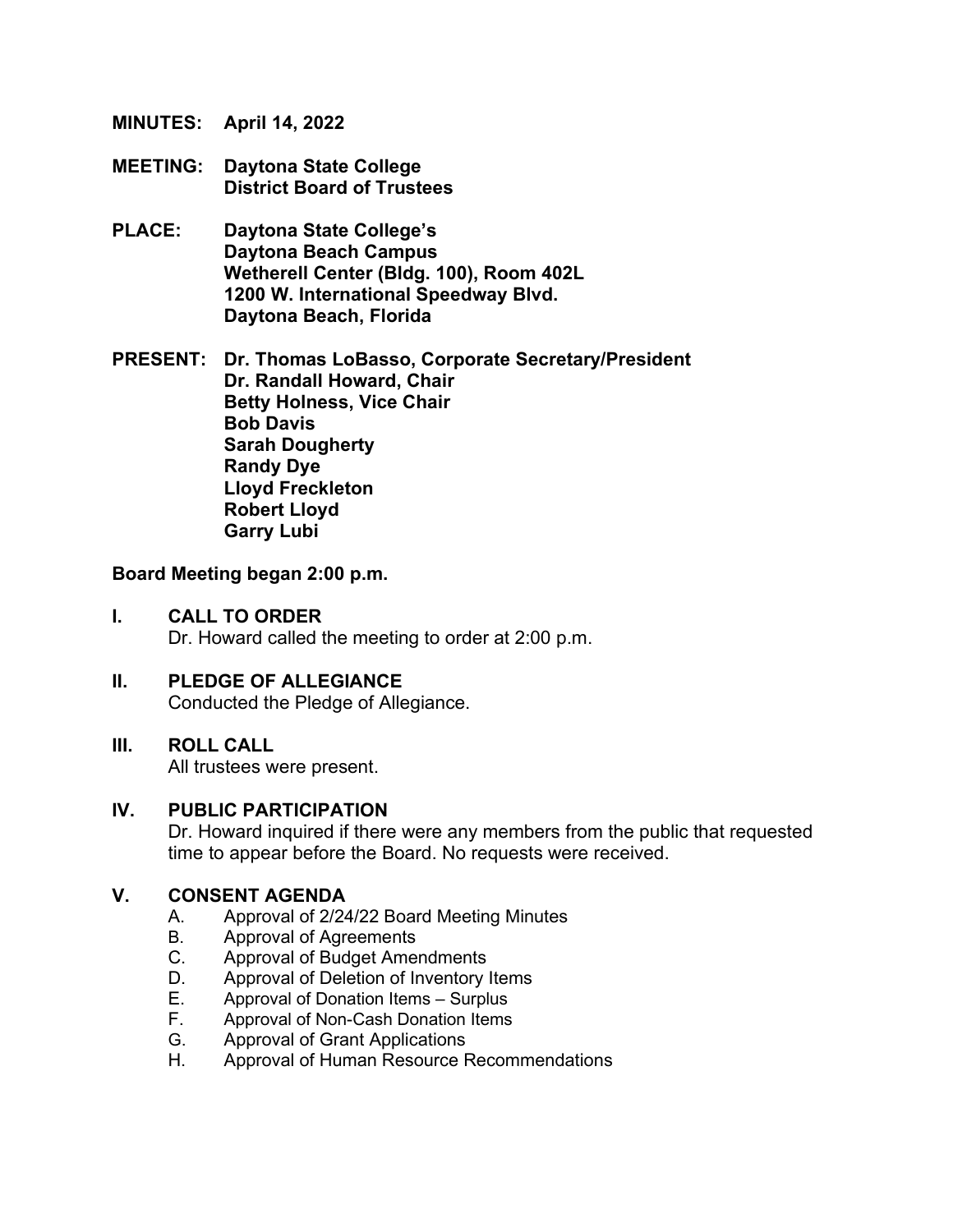Dr. Howard asked to pull the Brown Riverfront Esplanade Foundation, Inc. agreement under Item V.B. Approval of Agreements so it may be voted on separately.

- **MOTION:** (Lubi/Lloyd) The District Board of Trustees approve the remainder of the Consent Agenda. Motion carried unanimously.
- **MOTION:** (Lubi/Dye) The District Board of Trustees approve the Brown Riverfront Esplanade Foundation, Inc. agreement listed in Item V.B. Approval of Agreements. Motion carried with Dr. Howard recusing\* himself.

*\*Dr. Howard serves on the Brown Riverfront Esplanade Foundation board. Form 8B has been completed and made an official part of the minutes as Supplemental A: 4/14/22.*

### **VI. TIME RESERVED/PRESIDENT**

### **A. President's Update**

Dr. LoBasso shared of meetings he had with Dr. Chris Roellke, President of Stetson University and Frank Kelleher, President of Daytona International Speedway. The Financial and Federal Audit Exit Conference was held with Dr. Howard in attendance. The College hosted Team Volusia Annual Meeting, Volusia Hispanic Chamber of Commerce Healthcare awards, and the Daytona Regional Chamber of Commerce's Eggs & Issues Annual Legislative Welcome Back. Student awards convocation returned to in-person. The Lemerand Speaker Series is scheduled for 4/20/22 with guest speakers Randy and Daniel Dye. And, the Center for Women and Men has been renamed to Falcon HOPE (Home to Opportunity, Possibility & Empowerment) Center.

#### **B. FAME Program Overview**

Dr. LoBasso introduced Dante Leon, Associate Vice President, College of Business, Engineering and Technology. Mr. Leon shared information about the Federation for Advanced Manufacturing Education (FAME) program and that this is the first chapter established in Florida and how it is instrumental to recruitment. Students are enrolled in an A.S. technical program, sponsored by local company, and progress as a cohort. Mr. Leon introduced members of the first student cohort who shared information on their studies and the companies they work for.

#### **C. Approval of Annual Equity Report**

Ms. Robin Barr, Associate Vice President of Human Resources, and Dr. Erik D'Aquino, Vice President of Enrollment Management, reviewed areas of the report which included the purpose and development of the report, employment compliance, enrollment rates, enrollment activities, retention rates, student completion rates, completion and retention initiatives, and athletics.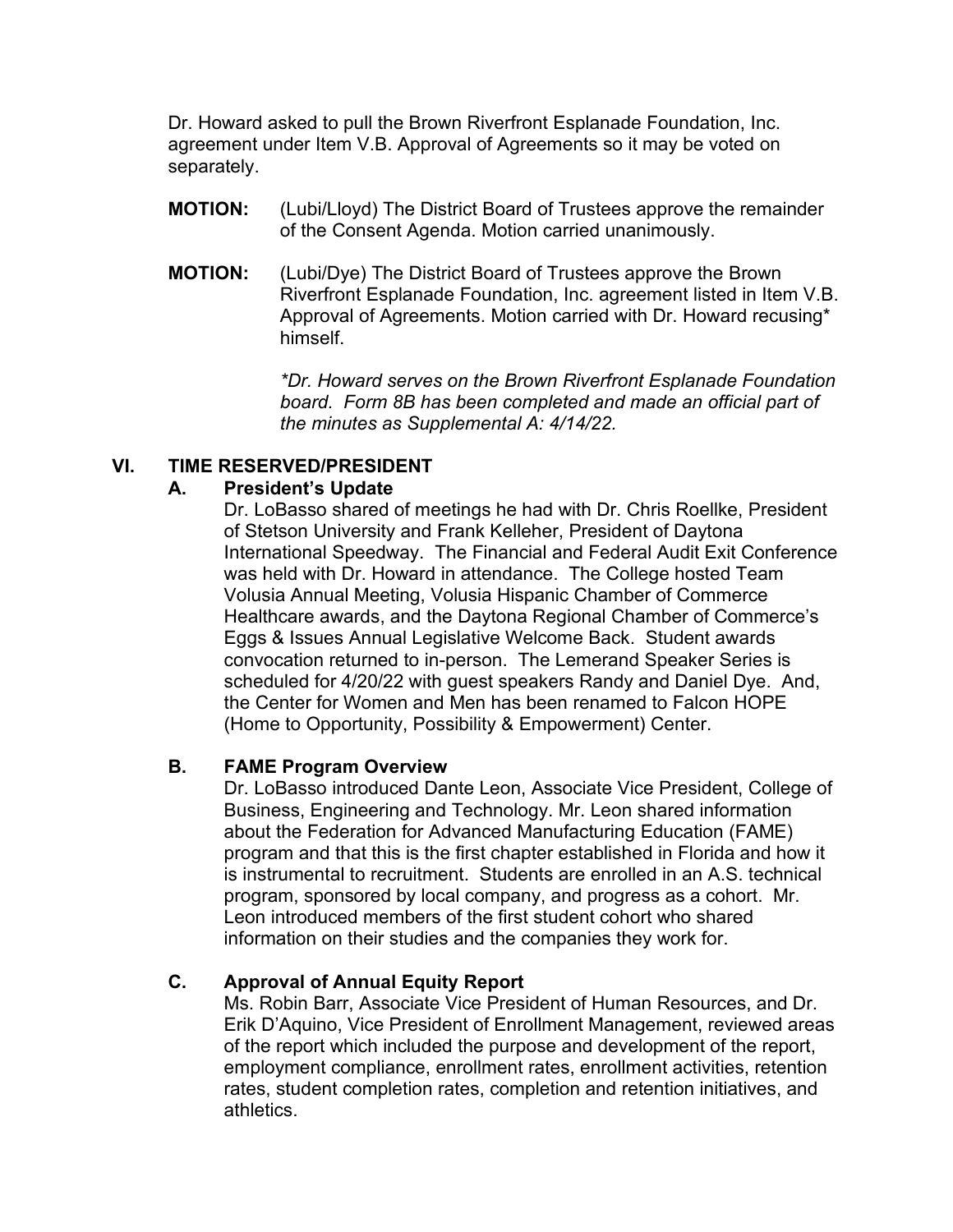**MOTION:** (Lloyd/Freckleton) The District Board of Trustees authorize the College to submit the Annual Equity Report Update to the Florida Board of Education/Office of Equity and Access, as presented. Motion carried unanimously.

# **VII. FACILITIES**

### **A. Approval of Master Site Plan Architectural Services Contract**

Mr. Chris Wainwright, Associate Vice President of Facilities Planning, presented the agreement for professional design services for the Master Site Plan, which will focus on all campuses except Deltona. Deltona has already been completed.

**MOTION:** (Freckleton/Dye) The District Board of Trustees approve the agreement with Spiezle Architectural Group, Inc. for Master Site Plan professional design services for a proposed fee of \$407,240. Motion carried unanimously.

### **VIII. FINANCE**

### **A. Executive and Financial Summary Report as of 3/31/22**

Mr. Martin Cass, Vice President for Finance, presented the financial report for the period ending March 31, 2022. Information reviewed included Fund 1 Operating Revenue and Expenses, Carry Forward Funds, Comparison of Actual Revenue Received to Budgeted, Three-Year Analysis of Tuition and Fees, Comparison of Actual Expenses to Budgeted Costs, Major Capital Projects Funding, Recap of Major Project Funding, and Summary of Major Capital Projects scheduled during the fiscal year and projects completed.

**B. ACH/Wire Transfers/Checks Issued Greater Than/Equal to \$50,000**  Mr. Cass presented as information.

### **VIII. INFORMATION TECHNOLOGY**

### **A. Approval of LogRhythm SIEM Upgrade ITB # 22-014**

Mr. Roberto Lombardo, Senior Vice President for Information Technology, explained this equipment will upgrade the College's Security Information Event Manager (SIEM) platform and will be funded by HEERF funds. He shared this is a powerful tool for cybersecurity and how it will monitor abnormal server behavior.

**MOTION:** (Freckleton/Lubi) The District Board of Trustees approve the selection of the lowest bid from Cipher Security in the amount of \$881,535 and submit the agreement to the Board for approval at the next meeting. Motion carried unanimously.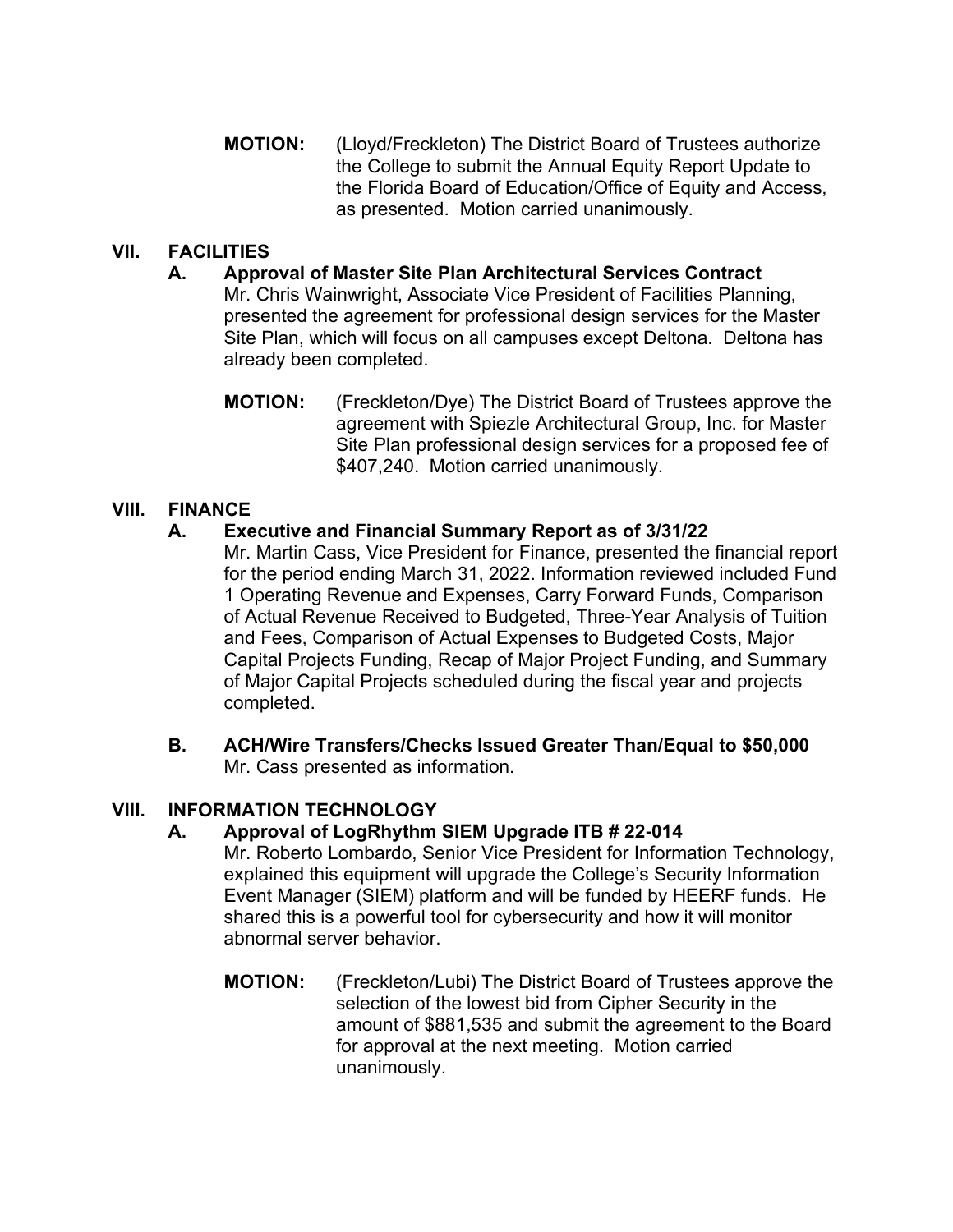# **X. ACADEMIC AFFAIRS**

### **A. NISOD Excellence Awards Presentation**

Dr. Amy Locklear, Provost, shared information about the National Institute for Staff and Organization Development (NISOD) awards and recognized this year's recipients:

- Andrea Angel, Professor, School of Nursing
- Dr. John Brady, Director, Office of Planning and Professional Development; and Planning Council Co-Chair
- Karen Braley, Professor and Assistant Chair, School of Biological and Physical Sciences
- Steve Castaldi, Instructor and Assistant Chair, School of Workforce HVAC
- Dr. Colin Chesley, Associate Vice President, School of Health and Public Services
- Patty Dyke, Coordinator, College of Business, Engineering and **Technology**
- Dr. Amy Ringue, Professor, School of Education
- Gina Stafford, Associate Director, Academic Affairs

### **XI. TIME RESERVED/CONSTITUENT HEADS**

Reports were presented by Adrianne Toles-Williams, Student Government Association President; Frank Mercer for Alicia Alexander, Administrators Council President; Paul Capps, Faculty Senate President; and Billie Jo Dunaway, Professional Council President.

### **XII. TIME RESERVED/BOARD CHAIR**

#### **A. Board Chair's Update**

Dr. Howard thanked everyone for their presentations which are always very informative. He appreciated the opportunity for the Board to review the mission statement during the retreat. He shared how the statements in the Mission (shown below) are found throughout the Board Meeting agenda. He, as well as the Board, appreciated the work of the leadership, faculty and staff of the College.

#### **MISSION STATEMENT:**

Daytona State College, a comprehensive public college, provides access to a range of flexible programs from community enrichment to the baccalaureate degree, emphasizing student success, embracing excellence and diversity, as well as fostering innovation to enhance teaching and learning.

#### **B. Board Professional Development Opportunities**

Developmental opportunities for the Board were listed in the agenda as information.